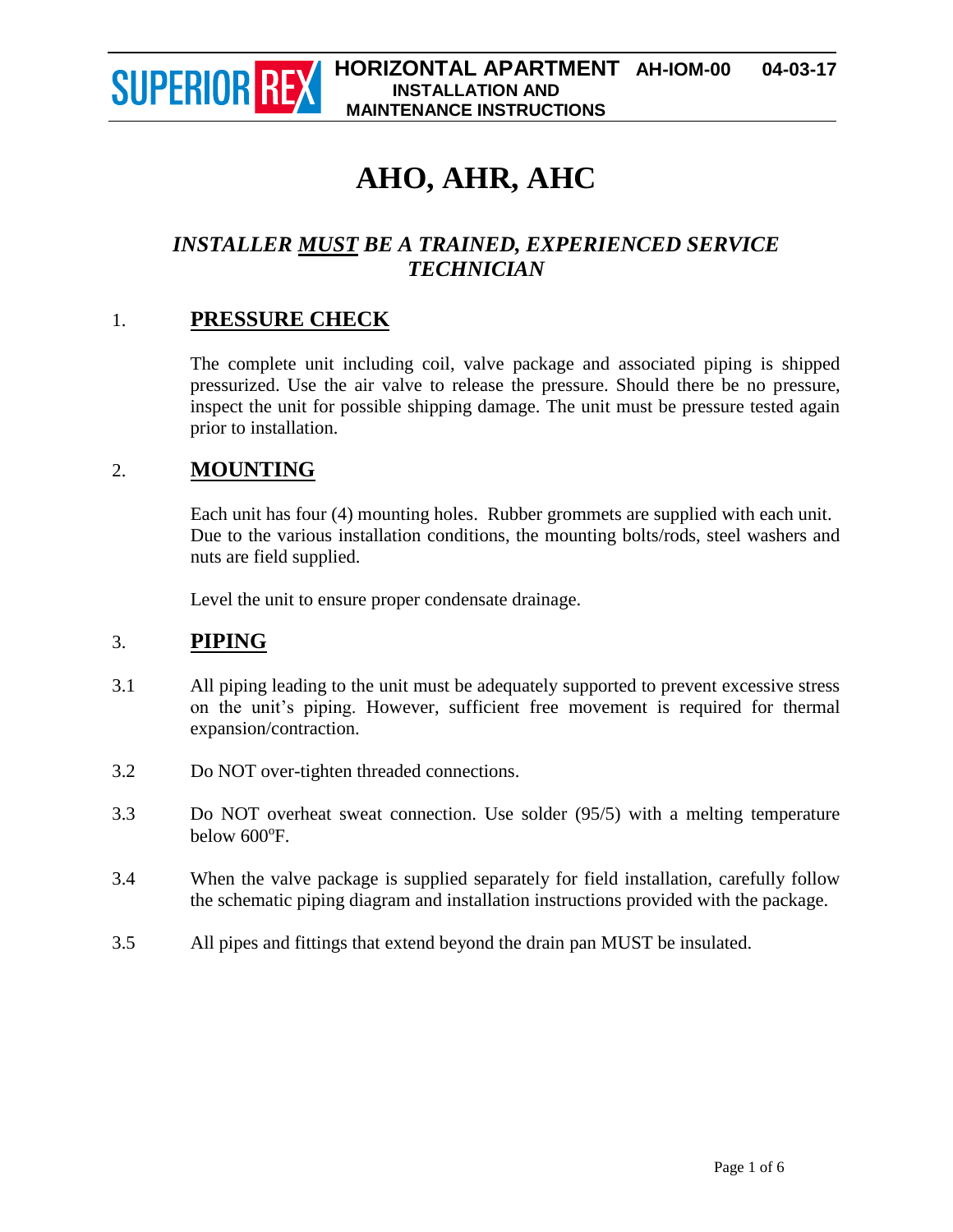# 4. **ELECTRICAL**

- 4.1 All electrical connections are to be made in accordance with the National Electric Code, state and local codes, bylaws, ordinances or the authority having jurisdiction. Make all electrical connections inside the internal electric junction box by carefully following the wiring diagram.
- 4.2 Electrical wiring diagram is located inside the unit's enclosure. Adhere strictly to it in order to avoid damage and/or personal injury.
- 4.3 When the thermostat and fan switch are field supplied, the following are the minimum electrical ratings:
	- Thermostat (valve load) =  $0.1A \ @ 115V$ (0.05A @ 230V)
	- Fan Motor(s) @ full load amps, FLA (@115V):

| AHO & AHC   |            |
|-------------|------------|
| <b>SIZE</b> | FLA (Amps) |
| 06          | 3.6        |
| 08          | 4.3        |
| 10          | 4.3        |
| 12          | 5.1        |
| $14*$       | 4.2        |
| $16*$       | 4.4        |
| $18*$       | 4.6        |
| $20*$       | 4.5        |

| AHR         |            |
|-------------|------------|
| <b>SIZE</b> | FLA (Amps) |
| 06          | 3.5        |
| 08          | 3.9        |
| 10          | 4.1        |
| 12          | 4.9        |
| $14*$       | 4.1        |
| $16*$       | 4.2        |
| $18*$       | 4.3        |
| $20*$       | 4.5        |
|             |            |

\*Note: Units are equipped with two (2) motors; full load amperage listed is per motor.

4.4 Where electric heating is provided with the unit (optional), an external HEAT/COOL changeover switch has to be installed – normally wall mounted together with the fan speed selector switch. At minimum, this switch should be rated: 10A @ 115V (5A @ 230V).

Follow the wiring diagram for correct installation.

# 5. **FILTER (AHR & AHC)**

The filter is secured to the access panel with a filter-retaining clip. To install filter, slip filter into the filter rack and fasten it with the filter retainer clip.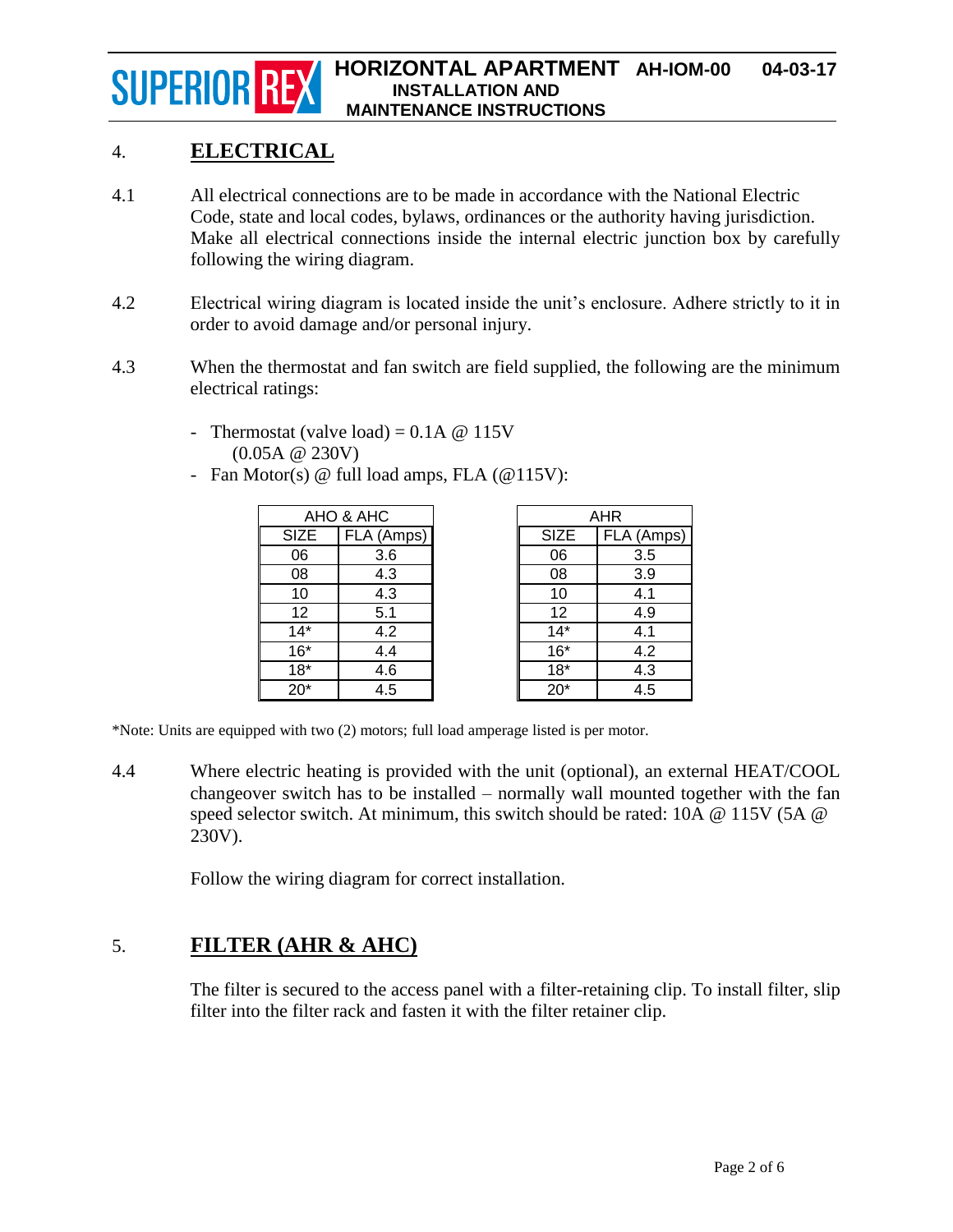# 6. **GENERAL PRECAUTIONS**

After completing the installation, recheck the following:

- 6.1 The drain pans, fans and motors are clean of all foreign material.
- 6.2 All electric wiring is properly routed, secure and capped.
- 6.3 The filter, where provided, is clean and secured in its position.

## 7. **INITIAL START-UP**

#### 7.1 **Chilled/Hot Water Unit**

- 7.1.1 Ensure that the main distribution system is operable (i.e. both supply and return piping are under full operating pressure).
- 7.1.2 Open the unit's isolating ball valves (optional) and observe that no leaks are evident.
- 7.1.3 Open the 2-Way or 3-Way Valve (optional) manually by turning the manual override to the open position on the valve actuator thus pressurizing the unit's coil.
- 7.1.4 Remove the cap of the air-vent valve and depress the needle to release the trapped air. Continue until only liquid is coming through and then re-cap and secure tightly.

# 8. **OPERATION AND CONTROL**

8.1 The unit is wired to operate with a four-position fan selector switch:

| <b>OFF</b> |                  |
|------------|------------------|
| HI         | High fan speed   |
| <b>MED</b> | Medium fan speed |
| LO         | Low fan speed    |

- 8.2 An external thermostat (normally wall mounted) is used to select the desired room temperature.
- 8.3 Where the unit is provided with electric heating (optional), the external HEAT/COOL changeover switch has to be set in the HEAT position to enable the thermostat to switch the heater ON when the room temperature drops below the set point.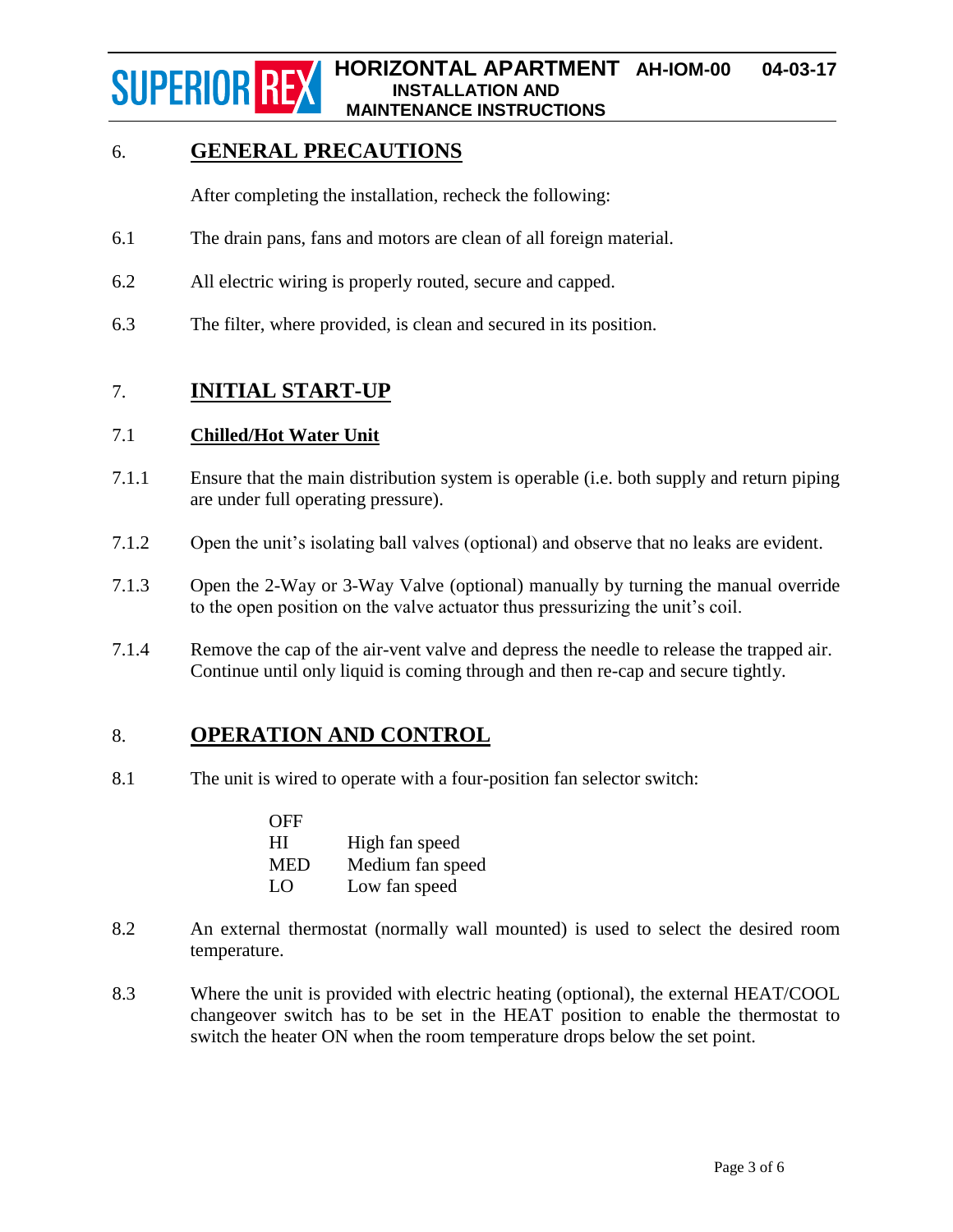## 9. **MAINTENANCE**

\*\*\**CAUTION: All maintenance must be performed by a trained, experienced service technician. To prevent electrical shock, disconnect electric power to system at main fuse or circuit breaker box until maintenance is complete.*

While the AHO model is fully accessible, maintenance on the AHR & AHC models is done by removing the access panel. **The unit must be isolated from the power supply**.

#### 9.1 **Filter (AHR & AHC)**

The useful life of the throwaway filter depends on the environment in which the unit is operating. However, it is recommended to change the filter at least every three (3) months.

9.1.1 To replace the filter on the AHC, remove the access panel, unfasten the Velcro-backed Filter retaining channels, remove channel to replace the filter. For the AHR, unfasten the filter retaining clips and slide the filter out.

#### 9.2 **Drain Pans**

Periodic cleaning of the drain pans is essential, especially in high humidity areas. Remove all foreign material to ensure the free flow of condensation.

#### 9.3 **Coils**

Clogged coils are a major cause of unit failure. Periodic inspection should take place at least once a year.

9.3.1 Dirty coils should be cleaned with the appropriate brush and vacuum cleaner or compressed air.

#### 9.4 **Electric Motor(s)**

A yearly motor inspection should take place and the following is recommended:

9.4.1 Clean all dirt and lint with a brush and/or vacuum cleaner.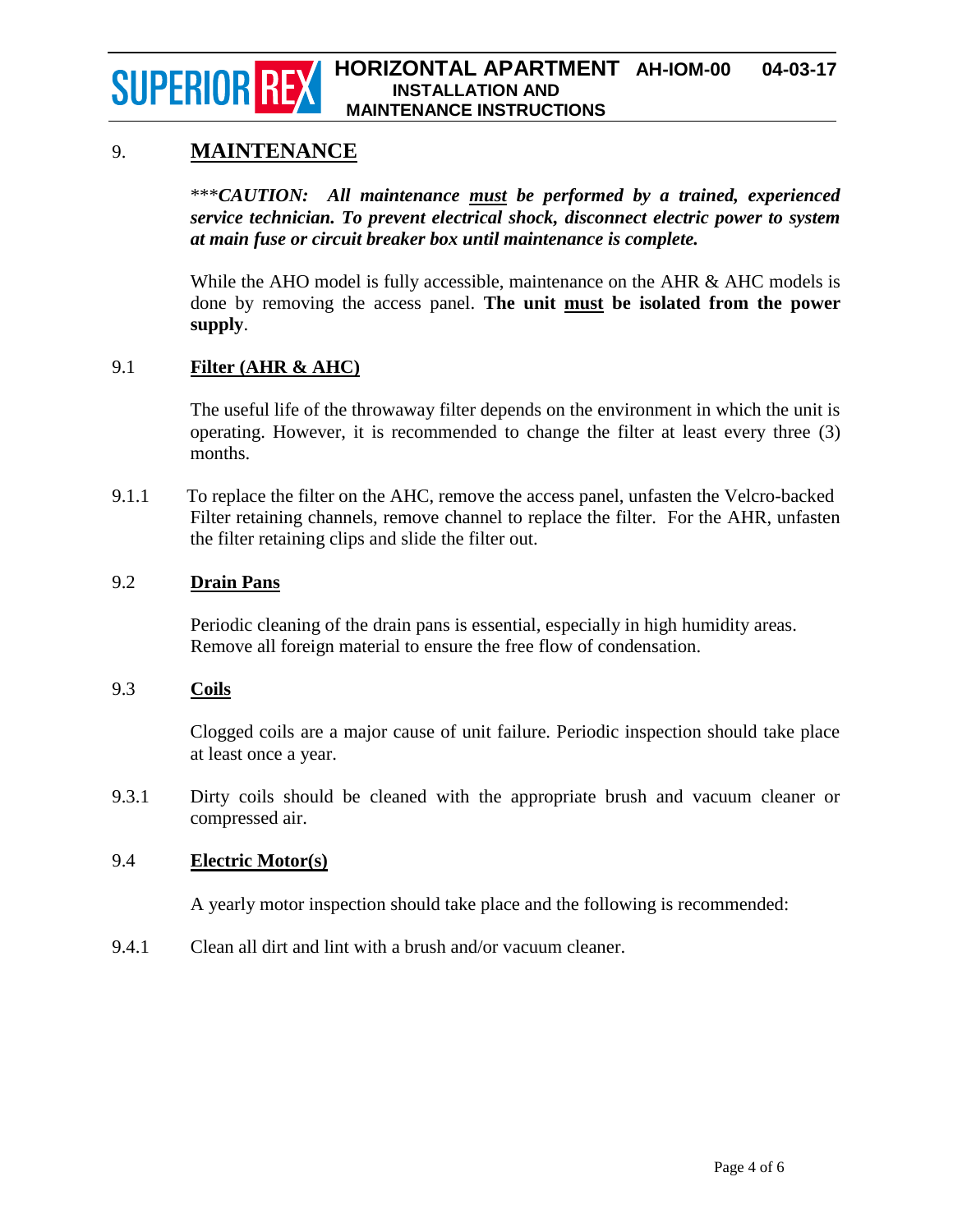#### 9.5 **Strainer (Optional)**

The frequency that the strainer has to be cleaned depends on the overall conditions of the distribution piping system. However, frequent cleaning is recommended during the installation and start-up stages and thereafter at every season change (Summer/Winter).

9.5.1 Open the clean-out cap on the strainer to release the dirt. Close it once clear liquid is observed.

#### 9.6 **Pete's Plug (Optional)**

The plug is installed as an aid in measuring pressure and temperature.

#### 9.7 **Electric Heater(s) (Optional)**

The heater is fastened to the fan deck at the blower outlet with sheet metal screws.

In case of heater failure, follow the procedure described below:

- 9.7.1 Disconnect all power sources before attempting to open the unit. Check all electrical wiring to ensure the unit is fully isolated.
- 9.7.2 Unscrew the fan deck and expose the heater(s).
- 9.7.3 If the thermal cut-out switch is defective, disconnect the electrical wires and unscrew it from the heater assembly. Obtain a replacement from SUPERIOR REX and reinstall.